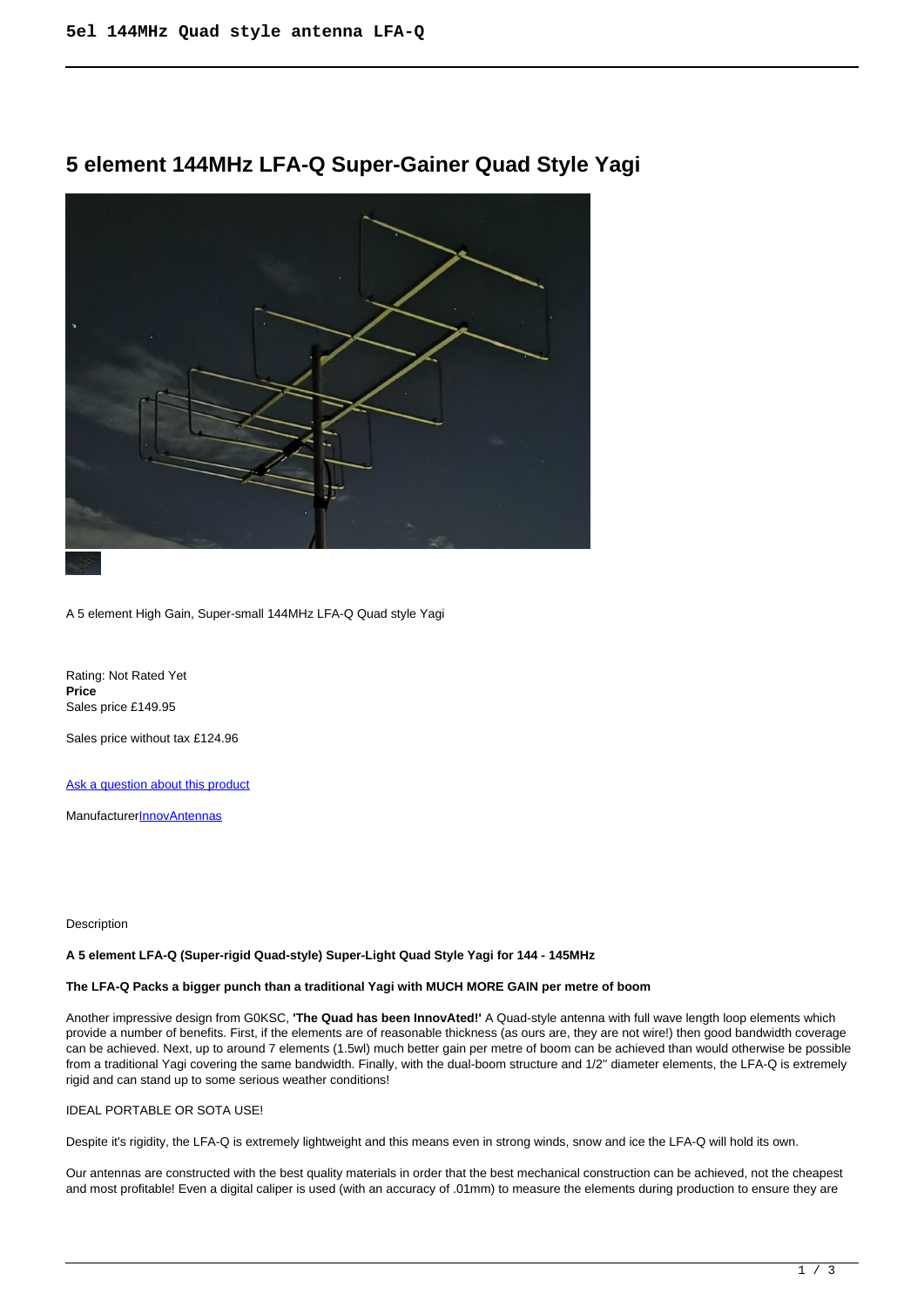within 0.2mm of what they should be, ensuring they work as well as our software model predicts.

- **Marine grade Stainless Steel Fittings**
- **Original Stauff Insulation clamps**
- **Mill finished boom and elements for highest levels of accuracy**





Installed at M7DON/P "**Quad is performing amazingly, regularly get over 100 QSO's now on a UKAC night."**

For more information This email address is being protected from spambots. You need JavaScript enabled to view it. document.getElementById('cloak3250b3e9a01f8de003935e6fa69c927c').innerHTML = "; var prefix = 'ma' + 'il' + 'to'; var path = 'hr' + 'ef' + '='; var addy3250b3e9a01f8de003935e6fa69c927c = 'justin' + '@'; addy3250b3e9a01f8de003935e6fa69c927c = addy3250b3e9a01f8de003935e6fa69c927c + 'g0ksc' + '.' + 'co' + '.' + 'uk?subject=4el 2m Antenna question'; var addy\_text3250b3e9a01f8de003935e6fa69c927c = 'Email here';document.getElementById('cloak3250b3e9a01f8de003935e6fa69c927c').innerHTML += ''+addy\_text3250b3e9a01f8de003935e6fa69c927c+'';

**Performance**

**Gain:** 12.2dBi @ 144.3MHz

**F/B:** 21.01dB @ 144.3MHz

**Peak Gain:** 11.5dBi

**Gain 15m above ground:** 17.8dBi

**Peak F/B:** 21.9dB

**Power Rating:** 5kw

**SWR:** Below 1.4.1 from 144MHz to 145MHz

**Boom Length:** 1.6m

**Loop Height:** 25cms

**Weight:** 2.2kg/7.5lbs

**Safe Wind Speed:** 160Kph/100Mph